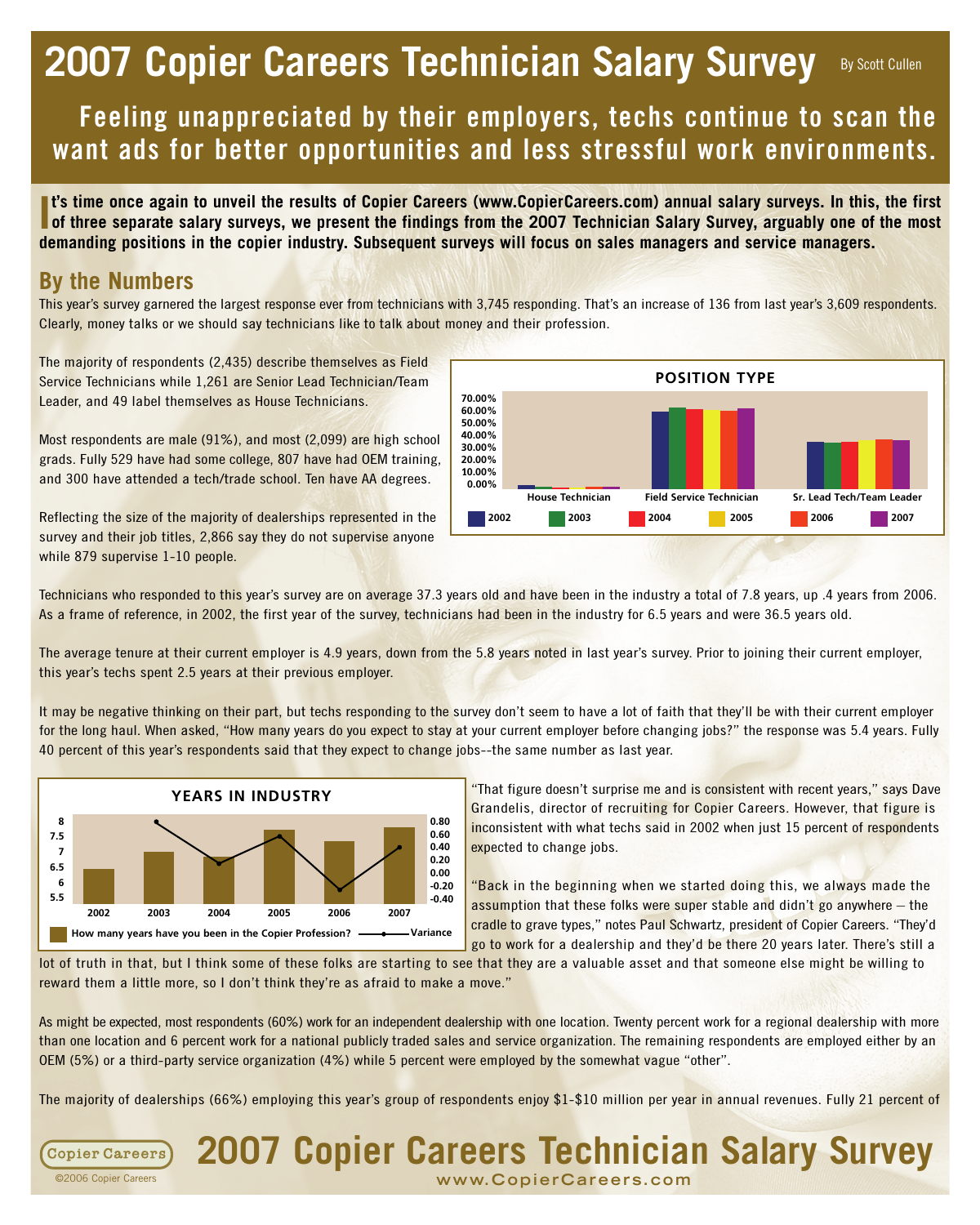respondents work for an organization with annual revenues between \$10,000,001 and \$50 million. Only 9 percent work for dealerships with less than \$1 million in annual revenues and 1 percent work for dealerships with annual revenues in excess of \$50 million.

#### 55 50 45 40 WORK TIME 2002 2007 If you work full time, approximately how many hours do you work per week? 46 50

**On the Clock** It's too early to tell if a trend is developing, but technicians are logging less hours per week than they did in last year's survey. This year they say they're clocking in to the tune of 50 hours per week compared to the 51 hours per week noted in the previous two surveys. As an aside, this year's respondents report that they

worked on average 47.2 hours per week the previous year.



"Compared to 2002 when the average work week was 46 hours, that's just short of a 10 percent jump and can likely be attributed to companies running shorter in the tech department, which means they're working their key techs harder," says Grandelis. "We recently had a tech call us and he said, 'I've been here 13 years and they've got me traveling between 300-400 miles a day and I'm worn out after a month of that and I want a new job."

When asked how many hours per week they are on call to solve problems after hours, this year's techs noted 4.4, down slightly from the 4.7 noted last year, but

well within the average of 4.5 to 4.8 noted throughout the history of the survey.

#### **Pay Day**

The average annual base salary reported by this year's respondents is \$39,220.94. That's up \$1,688.94 from last year's \$37,532. Comparing those numbers with last year's survey, we find that the average annual base salary reported in 2006 was \$37,532 reported last year and \$36,510, reported in 2005.

Add to those annual base salaries bonuses averaging \$3,602 and technicians are taking home on average \$42,822.94 a year. This year's group has seen a slight bump in bonus activity compared to last year's respondents who took home \$3,501 in bonuses.



Bonuses are paid out for certification/ training (65%), retention (57%), personal performance (28%), signing (12%), and company profit sharing (11%). It's interesting to note that in 2002, only 16 percent of techs surveyed received a retention bonus.

"That's something we really haven't

seen a whole lot of in the past," says Schwartz. "Overall, that speaks to the dearth of quality techs available. As a result, a lot of companies are rewarding somebody for not quitting. I think companies are deciding that it's in their best financial interests to throw some money at these people because they know the difficulty of finding somebody else and the costs associated with that."

In addition to cash compensation, employers provide technicians with an array of non-cash and indirect cash rewards. The most popular (95%) is health benefits, followed by certification reimbursement (81%), company car or cash allowance (72%), further education/training (43%), and 401(K) match (24%).

"Most of these represent the primary non-cash and indirect cash rewards that techs in this industry have come to expect and have consistently shown up in our top five throughout the years we've been conducting this survey," notes Schwartz. "What has risen dramatically since we started doing the survey in 2002 though is certification reimbursement, which was cited by just 54 percent of techs that year. Clearly, this reflects the skill sets necessary for servicing digital technology and the many solutions that dealers provide to customers today. I expect that number will continue to rise in future surveys." Techs who have been fortunate to receive stock options value those at a modest \$602. Not to beat a dead horse, but that's one of the areas that has seen the biggest decline through the history of the survey. Last year it was an equally modest \$899. Compare those figures to the good old days of 2002 when respondents were enjoying \$8,520 a year in stock options. Since then it's been downhill all the way.





©2006 Copier Careers **www.C o p i e rC a r e e r s. c om**

**2007 Copier Careers Technician Salary Survey**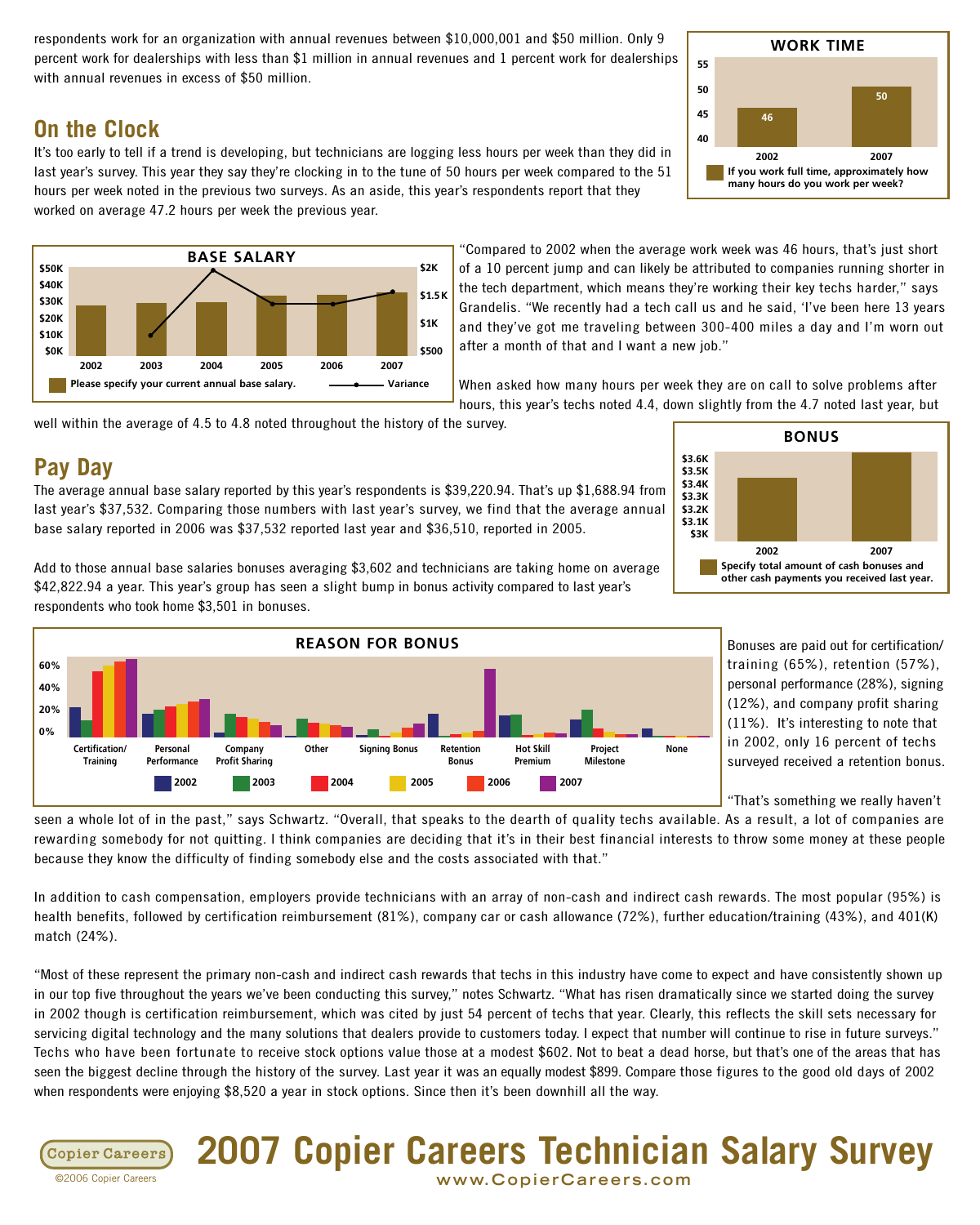### **Not So Satisfied**

Certainly the majority of technicians feel their paychecks should be bigger when asked how satisfied they were with their current compensation package. Only 8 percent were very satisfied and 18 percent satisfied with their compensation while 34 percent remain neutral on the issue. On the negative side, 20 percent are dissatisfied and 20 percent very dissatisfied with their compensation. It's little wonder then why so many expect to change jobs. Incidentally, satisfaction numbers are nearly dead on with last year's figures, give or take 1 percent in either direction.

When asked how satisfied they were with all aspects of their job, more than half of respondents were unhappy with 30 percent feeling very dissatisfied and 25 percent dissatisfied. Fully 19 percent were neutral about their jobs while 19 percent were satisfied and a meager 7 percent very satisfied.

"Looking at these satisfaction levels year after year, it's not surprising that technicians are shopping around their services," says Grandelis.





Twenty three percent of respondents are actively looking for a new job and 61 percent are somewhat looking. The latter group are the folks who are open to discussion should they be approached or should a primo position fall into their laps. Only 16 percent aren't looking at all. And how does that compare with last year's survey? In 2006 20 percent were actively looking and 70 percent somewhat looking while 10 percent weren't looking.





The techs that are looking for a new position have their reasons, albeit obvious ones. First and foremost, respondents are seeking less stress (66%). A close second at 64 percent is that they want more job stability. Rounding out the top five responses why technicians are looking include higher compensation (59%), a move to a different geographic area (57%), and personal/family needs (46%).



"While the sales manager and service management surveys tend to place higher compensation at the top of the list, techs often identify 'seeking less stress' and 'more job stability' as their primary reasons for wanting to move on," says Grandelis. "That, no doubt, is the nature of the position where techs find themselves constantly racing against the clock while under constant pressure to accomplish more in less time and with less help."

# **The Things That Matter**

Technicians were asked to select from a list of 38 the seven things that matter most to them about their jobs. Topping the list were base pay and benefits both



**2007 Copier Careers Technician Salary Survey Copier Careers** ©2006 Copier Careers **www.C o p i e rC a r e e r s. c om**